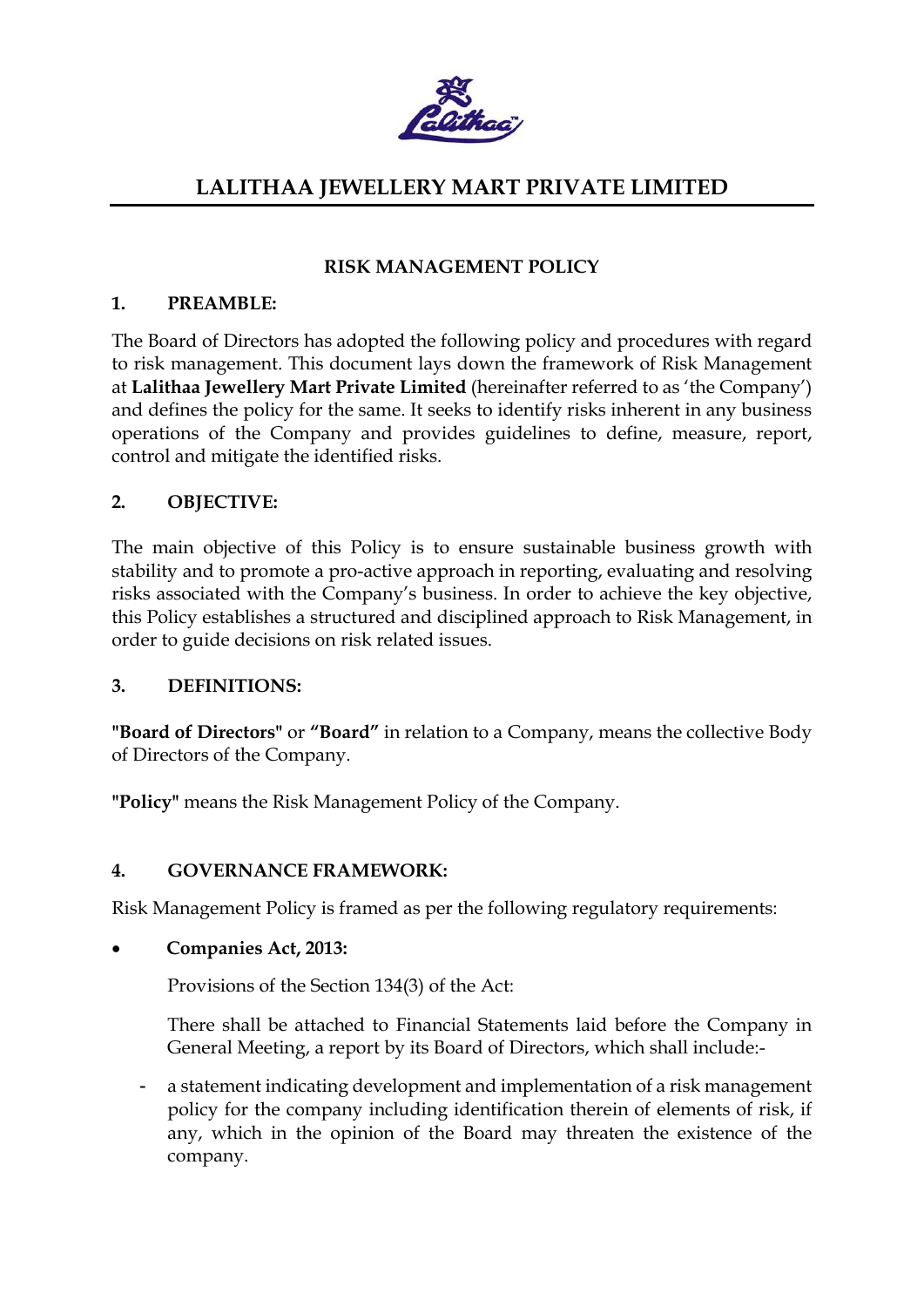

## 5. CONSTITUTION OF RISK MANAGEMENT COMMITTEE:

Risk Management Committee shall be constituted by the Board, as and when required under the applicable Laws & Statutes, consisting of such number of Directors (Executive or Non-Executive) as the Board may think fit.

The Board shall define the roles & responsibilities of the Risk Management Committee & may delegate monitoring & reviewing of the risk management plan to the Committee & such other functions as it may deem fit.

## 6. APPLICABILITY:

This policy applies to all the areas of the Company's operations.

## 7. RISK ASSESSMENT:

To meet the objectives of the Company, the Management shall consider expected and unexpected events, pursuant to which it is imperative to make effective strategies for exploiting opportunities. Accordingly, the Company has identified key risks and developed plans for managing the same.

## 8. RISK IDENTIFICATION:

In order to identify and assess material business risks, the Company defines risks and prepares risk profiles in light of its business plans and strategies. This involves providing an overview of each material risk, making an assessment of the risk level and preparing action plans to address and manage the risk.

Material Risks on which the Company presently focuses can be broadly subdivided into Internal and External Risks and may comprise of the following:

## INTERNAL RISKS:

## - Technological risks:

The company strongly believes that technological obsolescence is a practical reality. The media and entertainment industry continues to undergo significant technological developments, including the on-going transition from physical to digital media. Technological obsolescence is evaluated on a continual basis and the necessary investments are made to bring in the best of the prevailing technology.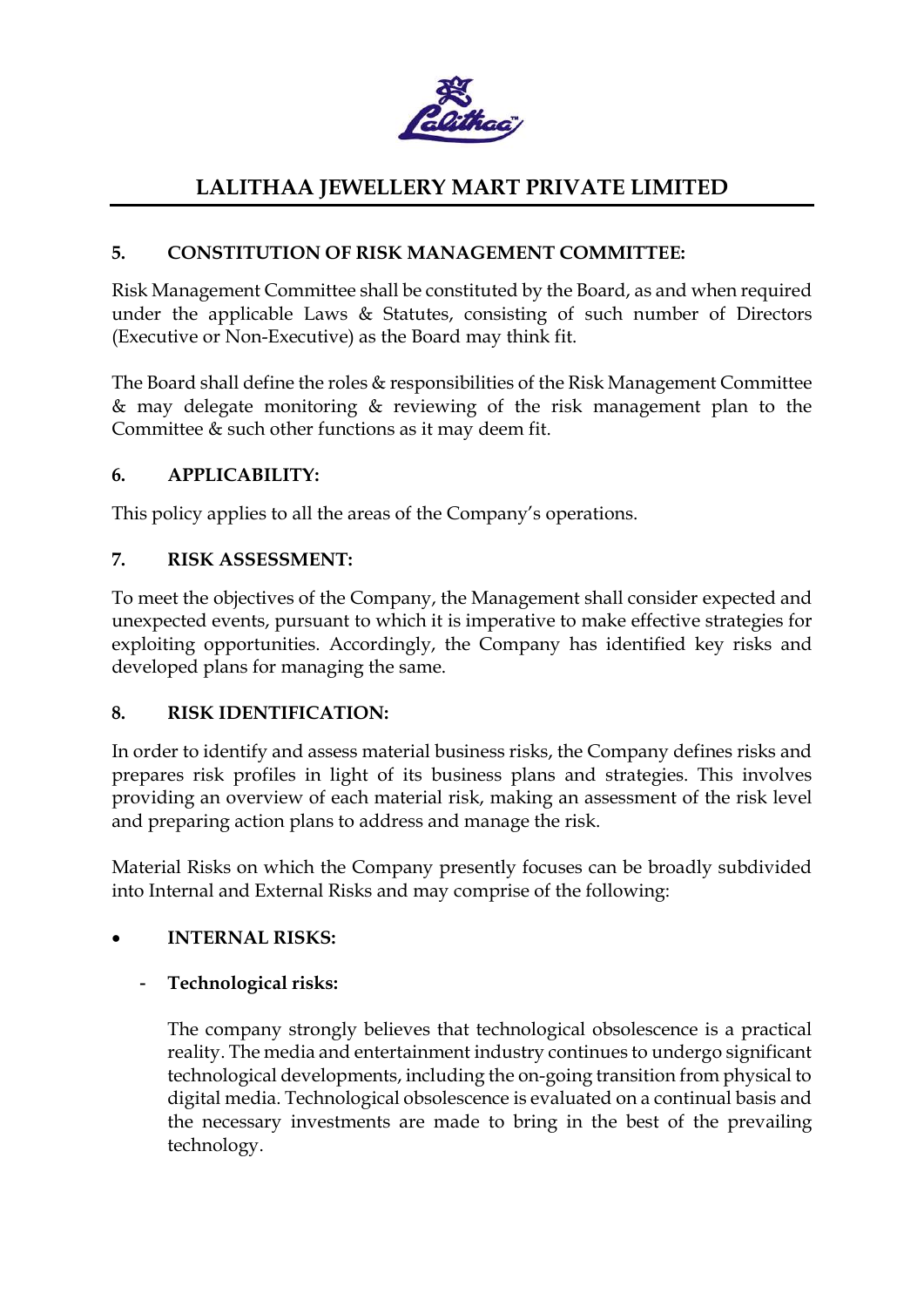

### − Strategic business risks:

Our company is in the process of manufacturing gold ornaments and having retail sales. The Company does not have substantial exports or imports.

Companies availing metal gold loan depend on daily metal rate and the USD currency fluctuations play a vital role on the raw material procurement. Hence proper planning is to be in place to arrest the volatility of the metal prices and USD currency variations.

Our company adopts the strategy of investing the daily collections on procurement of metal the following day from reputed suppliers. Hence there is an inherent risk mitigating process in place.

Company reviews the above on a periodical basis viz., once in two months and ensure local purchase is economical in comparison to imports and company does not incur any losses. The risk involved is closely monitored by the Management and corrective actions are initiated as required from time to time.

#### Legal and regulatory compliance risks:

Legal risk is the risk in which the Company is exposed to legal actions. As the Company is governed by various laws and the Company has to do its business within four walls of law, where the Company is exposed to legal risk exposure.

Further, the Company is required to avail various approvals, licenses, registrations and permissions for its regular business activities and each regulatory authority may impose its own requirements or delay or refuse to grant approval.

Company avails services of experienced team of professionals, advisors who focus on evaluating the risks involved in a contract, ascertaining our responsibilities under the applicable law of the contract, restricting our liabilities under the contract, and covering the risks involved so that they can ensure adherence to all contractual commitments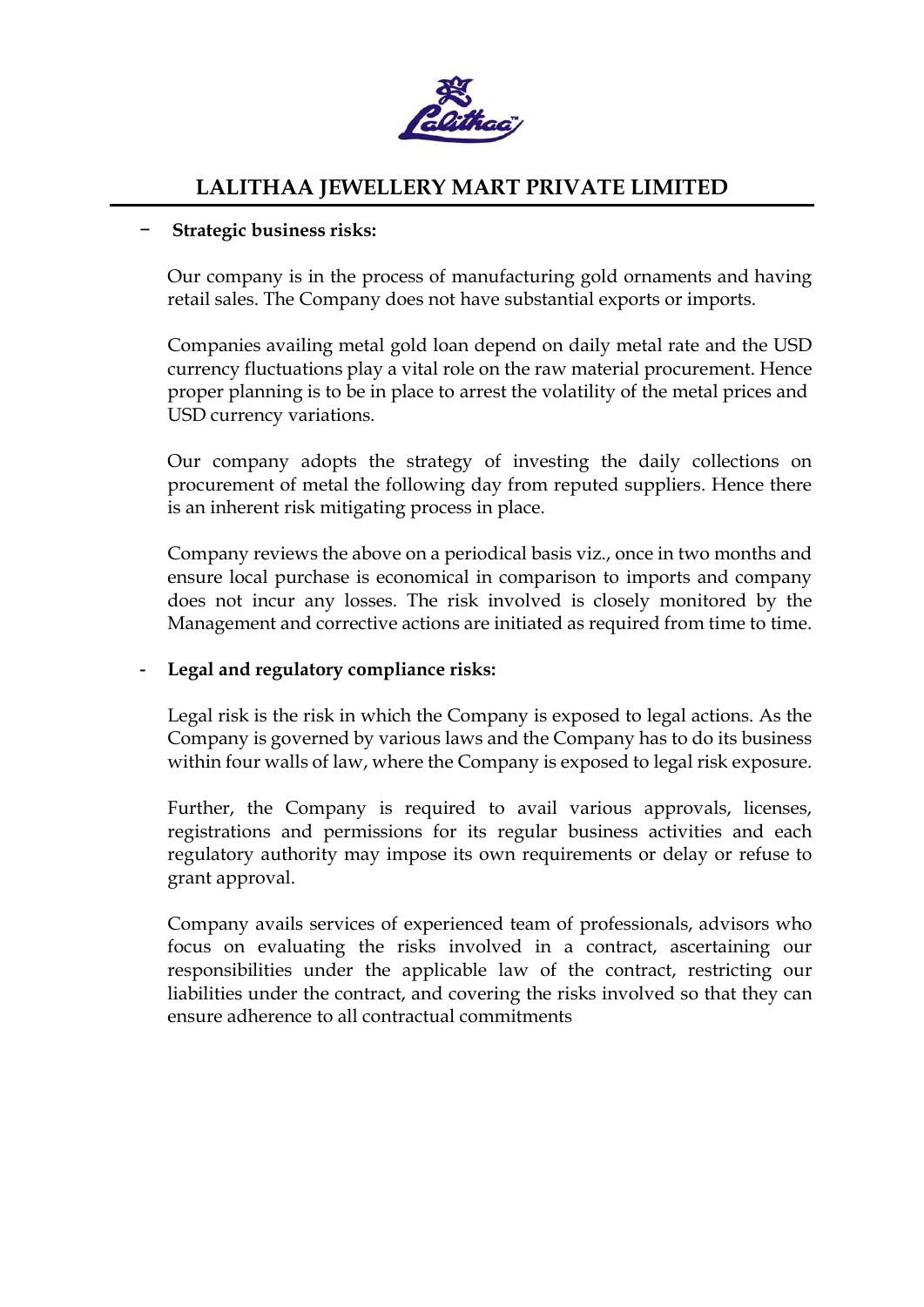

### Cost risks:

At organizational level, cost optimisation and cost reduction initiatives are implemented and are closely monitored. The Company controls costs through budgetary mechanism and its review against actual performance with the key objective of aligning them to the financial model. The focus on these initiatives has inculcated across the organization the importance of cost reduction and control.

## - Credit risks:

Credit risk is managed at the corporate level. For selecting banks and financial institutions, only high rated banks/institutions are accepted as per the Management's evaluation. The company considers the probability of default upon initial recognition of asset. It considers reasonable and supportive forward-looking information like the following:

- Management's evaluation which is based on actual or expected significant adverse changes in business, financial or economic conditions that are expected to cause a significant change-to the business's ability to meet its obligations
- Actual or expected significant changes in the operating results of the business.
- Significant increase in credit risk on other financial instruments of the same business.
- Significant changes in the value of the collateral supporting the obligation or in the quality of third-party guarantees or credit enhancements
- Significant changes in the expected performance and behavior of the business, including changes in the payment status and changes in the operating results.
- Macroeconomic information such as regulatory changes, market interest rate or growth rate is considered.

#### Human resource risks:

Human Resources Department adds value to all the divisions of the Company by ensuring that the right person is assigned to the right job and that they grow and contribute towards organisational excellence. Risk in matters of human resources are sought to be minimised and contained by following a policy of providing equal opportunity to every employee, inculcate in them a sense of belonging and commitment and also effectively train them in spheres other than their own specialisation. Employees are encouraged to make suggestions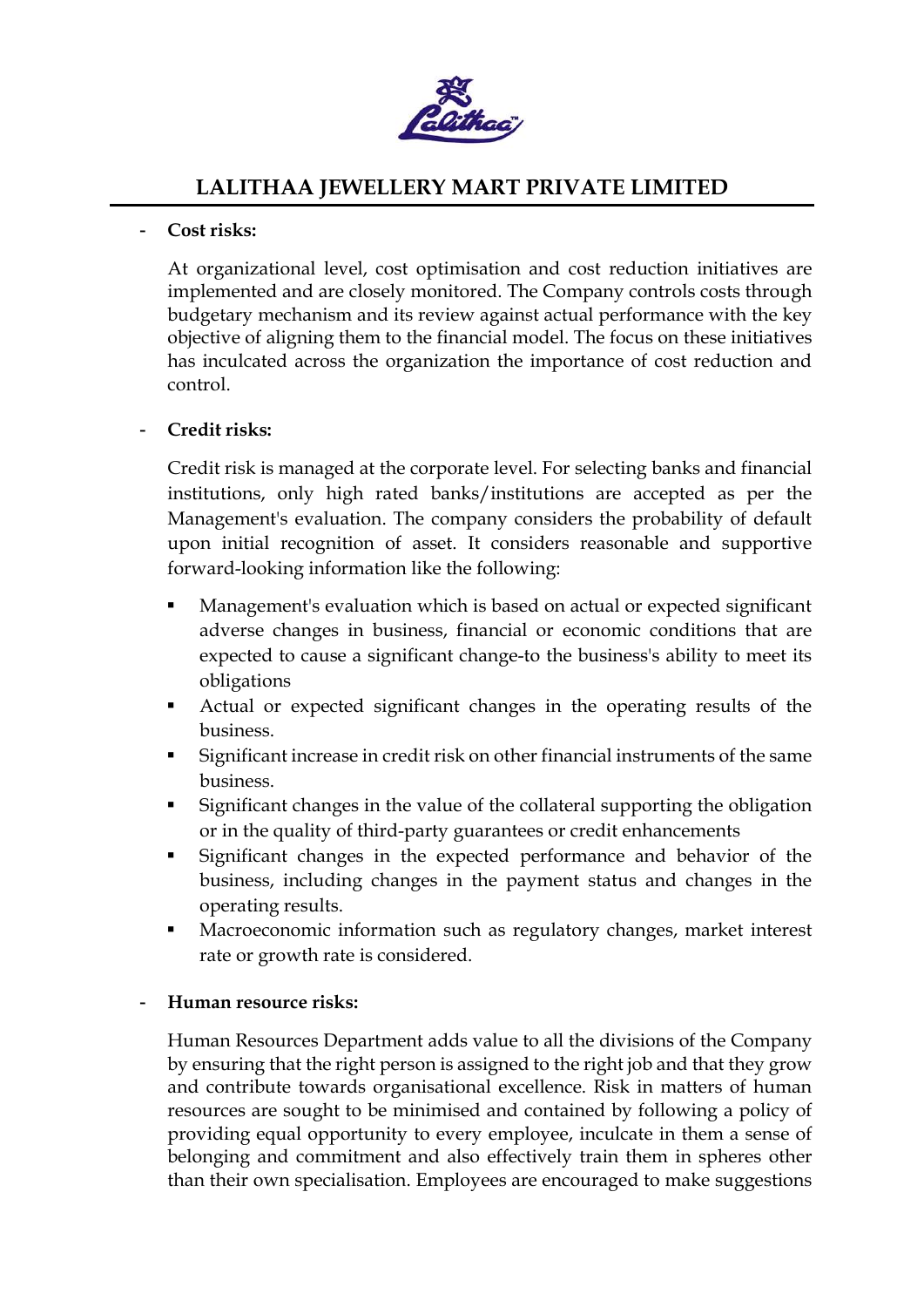

on innovations, cost saving procedures, free exchange of other positive ideas etc. It is believed that a satisfied and committed employee will give of his/her best and create an atmosphere that cannot be conducive to risk exposure.

### - Risks arising from exchange rate fluctuations:

The company incurs expenditure and earn revenue in foreign currencies whenever exports or imports of goods & services or both of material value takes place. The foreign exchange risks are covered by the Company by taking forward contracts.

#### EXTERNAL RISKS:

## Illegal use and exploitation of Company's content and/or intellectual property rights and inadequate judicial systems and remedies:

Our industry is highly dependent on maintenance of intellectual property rights. Infringement of exclusive rights, is rampant globally, and can only be minimized by speedy and cost effective judicial remedies which may not always be available.

#### Economic Environment and Market conditions Risks:

Company's performance and growth are dependent on the health of the Indian economy and more generally the global economy. The economy could be adversely affected by various factors such as political or regulatory action, including adverse changes in liberalization policies, social disturbances, terrorist attacks and other acts of violence or war, natural calamities, interest rates, commodity and energy prices and various other factors.

In recent years, India has been following a course of economic liberalization and our business could be significantly influenced by economic policies adopted by the Government. The rate of economic liberalization could change, and specific laws and policies affecting foreign investment, currency exchange rates and other matters affecting investment in India could change as well.

#### - Competition risks:

The Company may face competition from both new as well as existing players in the industry.